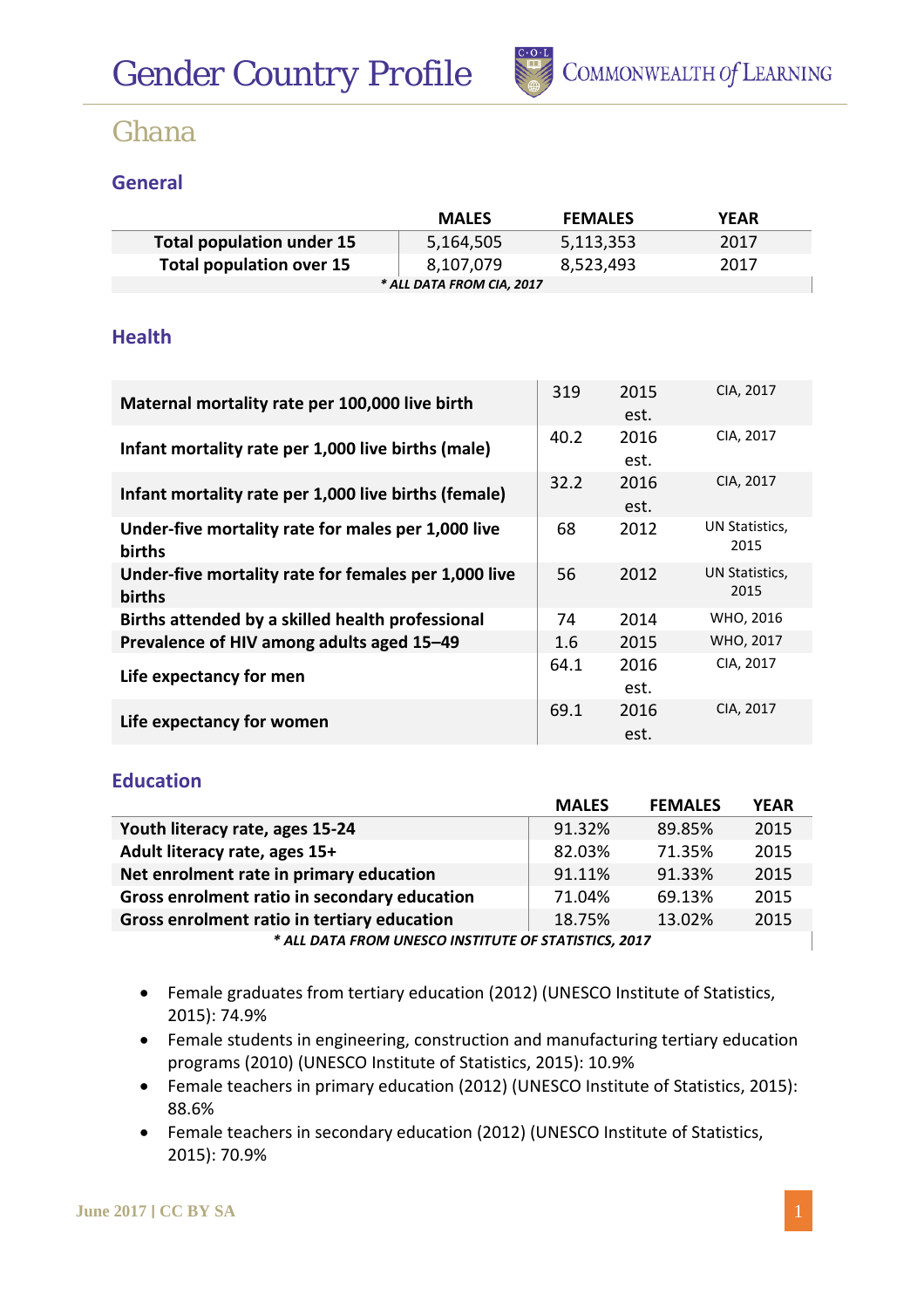• Female teachers in tertiary education (2012) (UNESCO Institute of Statistics, 2017): Insufficient data

### **Economic Activity**

- Males over 15 who are active in the labour force (2014) (UN Data, 2017): 78.4%
- Females over 15 who are active in the labour force (2014) (UN Data, 2017): 75.3%

### **Decision-Making**

• Proportion of seats held by women in National Parliament (2016) (World Bank, 2017): 11

### **Human Rights**

- Girls married before 15 (UNICEF, 2016): 5%
- Females married by 18 (UNICEF, 2016): 21%
- Women subjected to physical/sexual violence by an intimate partner during their lifetime (UN Women, 2012): 23%
- Women subjected to physical/sexual violence by an intimate partner or a nonpartner in the last 12 months (UN Women, 2012): 20%

## **Gender and Development Trends in Ghana**

In May of 2015 Ghana's Ministry of Gender, Children, and Social Policy, introduced a plan to mainstream gender equity and women's empowerment into Ghana's development ("National Gender Policy," 2015). Key challenges to gender equality were cited as: competing government priorities, weak gender mainstreaming, the feminisation of poverty, socio-cultural beliefs, violence against women, and inadequate social services, amongst other things (p. 16).

### **Health**

The European Union (EU) has allocated 14.6 million (EUR 3.3 million) to Ghana as a fourth and final disbursement, in support of the 2016/17 Millennium Acceleration Framework (MAF) operational plan implemented by the Ministry of Health.

Prevalence of HIV among women in Ghana aged 15–49 is nearly double that for men of the same age (2.0% versus 1.3%).

A 2017 World Bank Review of its partnership with Ghana, indicates gaps in healthcare access across gender, geography, and income streams, with improved maternal health and improved access to sanitation and water, described as key priorities ("Performance and Learning Review," 2017). The same report notes "implementation progress towards these targets is currently behind schedule, especially for urban water and rural sanitation" (p. 13).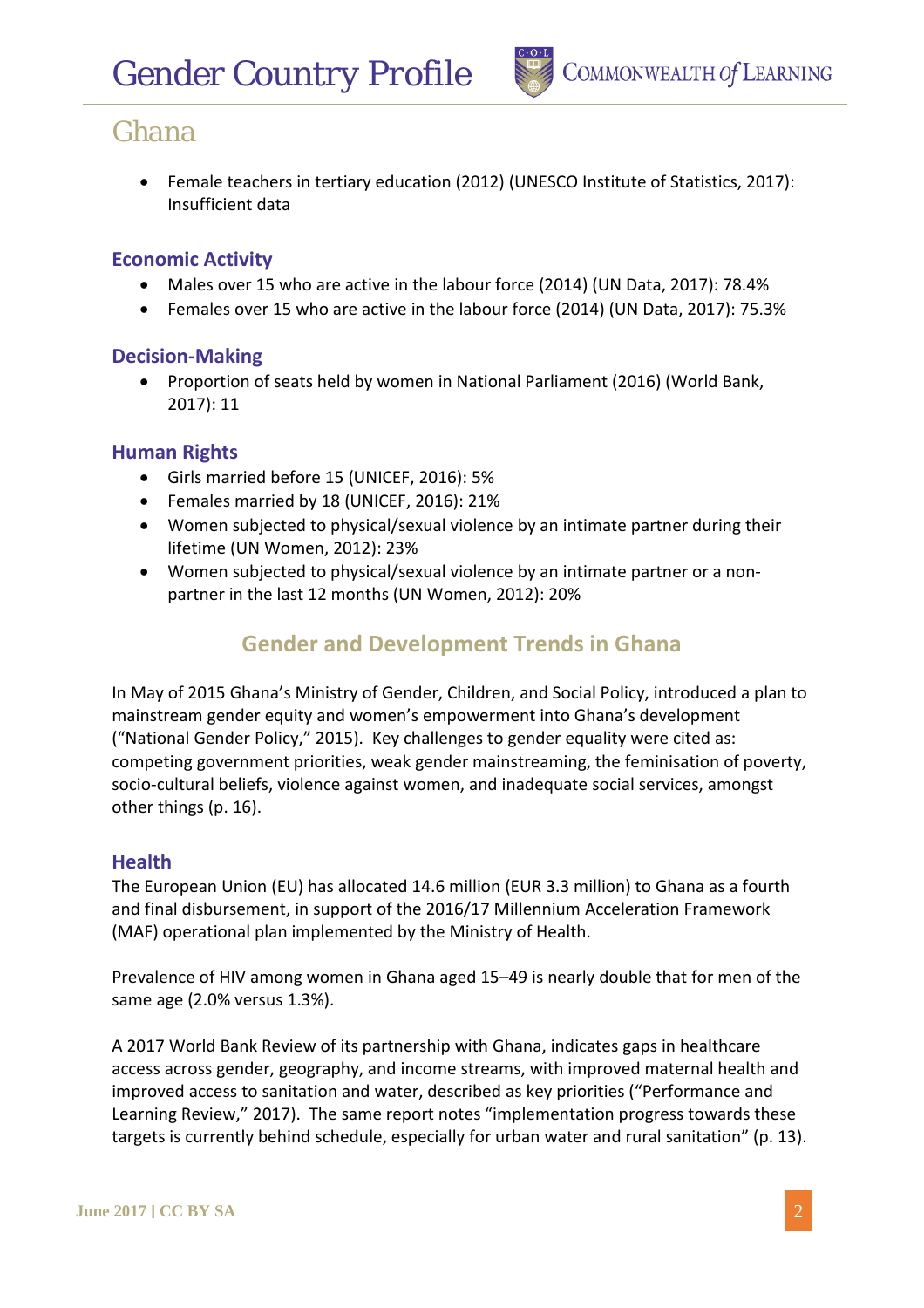

## **Education**

In 2013, the Ghana Education Service implemented the Girls Participatory Approaches to Students Success (PASS) program, with funding provided by the UK's Department for International Development (DFID) to hasten attainment of gender parity in schools. Approximately 55,000 girls across Ghana will be funded by the PASS program, although the report noted problems with procuring and distributing scholarship packages (Ministry of Education, "Educational Sector Performance," 2015).

The report found that retention rates for primary students increased from 82% in 2013/14, to 86% in 2015/16 (Ministry of Education, "Educational Sector Performance," 2015: 11).

#### **Economy**

Though Ghana's population of female entrepreneurs is larger than its male counterpart, a 2014 report found that female businesses tend to be micro enterprises, which are largely concentrated in the informal sector. Consequently, this group of women is more likely to experience difficulty accessing technology and public services (such as electricity), as well as credit (Owusu, Quartey, and Bawakyillenuo, 2014).

#### **Governance**

Women are underrepresented in both local and national parliament, representing a marginal 10.9% of the total number of Members of Parliament; this is also reflected at the local and district level (UNDP, 2016).

#### **Human Rights**

A 2017 UNAIDS story reports that widows are among the poorest women in Ghana—their poverty is linked to the deprivation of their rights and lack of access to justice through discriminatory customs, traditions and religious codes. As a result, widows may lose land and possessions and are evicted from their homes once they lose their spouse ("Ghana – Addressing the Barrier of Stigma…" 2017).

## **Ghana SDG Progress Profile**

- Ghana is currently ranked 104<sup>th</sup> for overall performance under the SDGs, with a median rank of  $94<sup>th</sup>$ .
- Ghana has ranked 139<sup>th</sup> in the UN's 2015 Gender Inequality Index (GII) (UNDP, 2015).
- On 15<sup>th</sup> February 2016, H.E. President John Drama Mahama launched the new Sustainable Development Goals (SDGs) in Ghana. Mahama was appointed co-Chair of 16 Eminent Advocates by the UN Secretary-General Ban Ki-moon, to assist in the campaign to achieve the SDGs (United Nations in Ghana, 2015).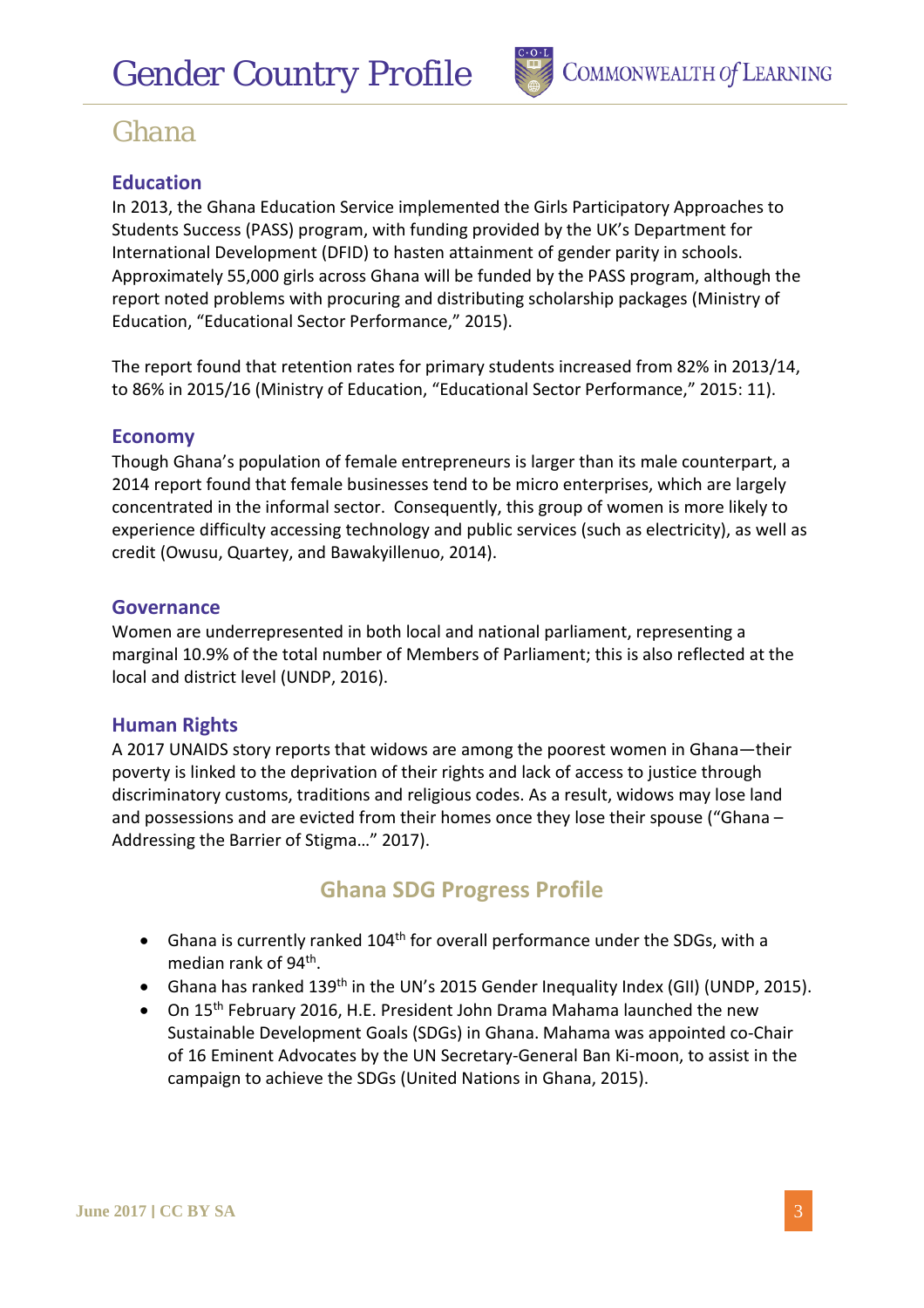

### **SDG 4: Achieve universal access to affordable and quality education at all**

**levels.** (Data retrieved from SDG indicator profiles, 2016)

- Expected years of schooling (years): 11.5 (significant challenges remain)
- Literacy rate of 15-24 years old (%): 85.7 (significant challenges remain)
- Net primary school enrolment rate (%): 88.9 (major challenges must be overcome)

## **SDG 5: Achieve gender equality, protect and empower women, the youth and persons in vulnerable situations.**

(Data retrieved from SDG indicator profiles, 2016)

- Women in national parliaments (%): 10.9 (major challenges must be overcome)
- Female years of schooling (% male): 71 (major challenges must be overcome)
- Female labor force participation (% male): 94 (SDG threshold met)
- Unmet demand for contraceptives (%): 63.9 (major challenges must be overcome)

A mixed-methods, nationwide study relating to domestic and intimate partner violence in Ghana, found that 27.7% of women and 20% of men in Ghana experienced at least one type of domestic violence in a twelve-month period over 2014/15 (Institute of Development Studies, 2016). Major contributions to ongoing violence were found to be: social or cultural norms, self-defense, dispute resolution, claims to autonomy or agency (in the case of female-male violence), violence in childhood, low assets/poverty, and lack of education (pp. 17-18).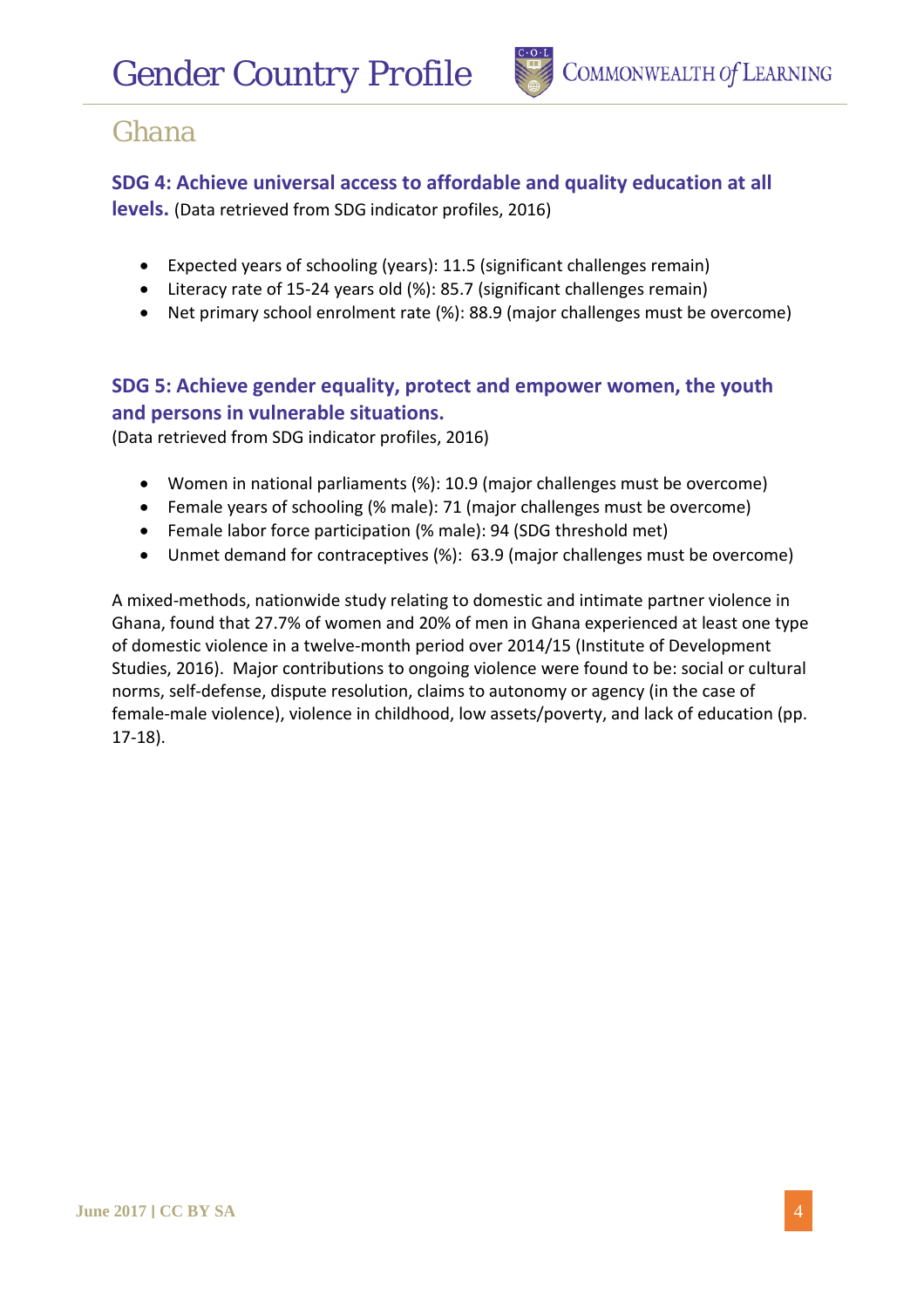

## **References**

- Bertelsmann Stiftung (2016). Sustainable Development Goals Index and Dashboards (2016). Retrieved from http://www.sdgindex.org/assets/files/sdg\_index\_and\_dashboards\_indicator\_profile s.pdf
- CIA. (2017). The World Factbook: Country profiles. Retrieved from https://www.cia.gov/library/publications/the-world-factbook/geos/gh.html
- Owusu, G., Quartey, P., & Bawakyillenuo, S. (2014). Are Ghana's Women More Entrepreneurial than its Men? Brookings Institute. Retrieved from https://www.brookings.edu/blog/africa-in-focus/2014/08/19/are-ghanas-womenmore-entrepreneurial-than-its-men/
- Institute of Development Studies. (July 2016). Domestic Violence in Ghana: Incidence, Attitudes, Determinants, and Consequences, Brighton: IDS. Retrieved from http://www.statsghana.gov.gh/docfiles/publications/DV\_Ghana\_Report\_FINAL.pdf
- Ministry of Education (May 2015). Education Sector Performance Report: Ghana. Retrieved from https://s3.amazonaws.com/ndpcstatic/CACHES/PUBLICATIONS/2016/03/22/Education+Sector+Performance+Report+ (ESPR)+2015\_Final.pdf

UNESCO (2017). UNESCO Institute of Statistics. Retrieved from http://uis.unesco.org/

- UNAIDS (2017). "Ghana Addressing the Barrier of Stigma and Discrimination for Women." Retrieved from http://www.unaids.org/en/resources/presscentre/featurestories/2017/march/2017 0327\_ghana
- UN Data (2017). Ghana. Retrieved from http://data.un.org/CountryProfile.aspx?crName=Ghana#Economic
- UNDP (2015). Human Development Data (1990-2015). Retrieved from http://hdr.undp.org/en/data
- UNDP (2017). "Women in Politics Pledge to Bridge Gender Inequality Gap on Ghana's Political Landscape"
- UNICEF (2016). "The State of the World's Children 2016." Retrieved from https://www.unicef.org/sowc/